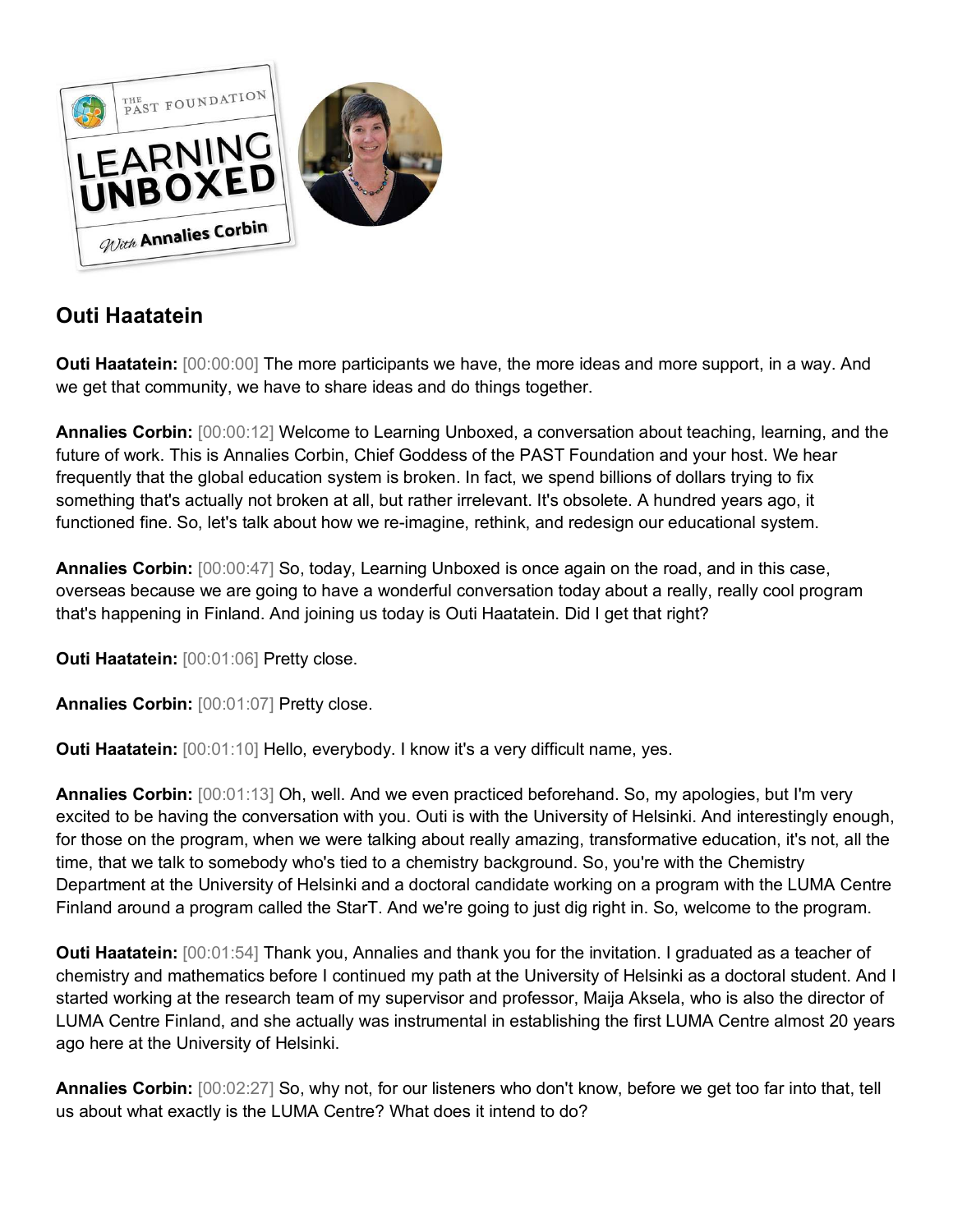**Outi Haatatein:** [00:02:35] Yeah. LUMA Centre Finland is a network of Finnish universities, and Finland itself, a small country with over five million people. LUMA Centre Finland is a network of Finnish universities. Almost all the universities are involved in what we do. And the aim, what we want to do is to inspire and motivate children and youth into mathematics, science, and technology. And we do this through promoting the latest methods and activities in a way. It can be informal, the science clubs, or something like that, or through formal education. And this is something that we do, in a way, with the StarT program.

**Annalies Corbin:** [00:03:24] And did you envision the StarT program that this is really sort of your brainchild or is this something that sort of already existed and you're just doing additional work through it and on it? So, help us sort of understand that progression as well.

**Outi Haatatein:** [00:03:39] Not only do we want to inspire, motivate children and youth, but we also want to support lifelong learning of teachers. And we want to support teachers in a way from early childhood education to university. So, all the levels of education. And this is something that we started to do with the StarT program and it was initiated in 2016. I started to work at the StarT program in January 2017. So, pretty early on.

# **Annalies Corbin:** [00:04:09] Pretty early.

**Outi Haatatein:** [00:04:10] So, in a way, I can say I was already there from the first season on, already, in a way, doing it with Professor Maija Aksela, who is, in a way, the inventor behind the idea of starting this program as something we want to offer through our LUMA network, internationally and nationally. So, I've been here doing this and I was very happy to start working at the StarT program because, really, if you think of what I wanted to do when I graduated as a teacher, I was really enthusiastic about the idea of developing teaching. And starting, we have to have these new ideas of teaching this in a way, student-centered approach of education.

**Outi Haatatein:** [00:04:58] And I wanted to learn more in a way. And I was always interested in understanding how we can incorporate these new ideas into education, and how I can do it, and how I can support others to do that. So, I was really happy when I was offered the opportunity to continue at the university and when I was offered this position as a project manager and StarT because I can develop this program together and with Maija, and under the supervision of my, and also, collect all my data and do my research under this program, so I know what it really is. It's that for me, a very good opportunity.

**Annalies Corbin:** [00:05:35] Well, and I think pretty exciting for the world too, and certainly, for our listeners in the US, we often look to Finland is considered a leader in global education in many, many ways. And there are some pretty distinct differences between the way the educational system in Finland and in many parts of Europe work compared to what's going on that we see in other countries around the globe. And so, I'm really intrigued around the idea of the starT program as it relates to the fact that you already have a very robust, welldeveloped concept of education that's very different than lots of places. So, help me understand the sort of the value add of this program versus what was happening prior to.

**Outi Haatatein:** [00:06:27] Well, if we think of the Finnish education system, indeed, we have very highly educated teachers. Most have a master's level degree from the universities. And one, in a way, what is, in a way, special is the autonomy of the teachers in Finland. So, we do have a national curriculum, and actually, the newest was implemented in 2006. And in a way, this new curriculum is pretty much emphasizing the same things as everywhere, I think, around the world and internationally.

**Outi Haatatein:** [00:07:06] So, we want to make the students more active learners on this student-center approach and, in a way, constructing knowledge by themselves and together. This is, in a way, what's been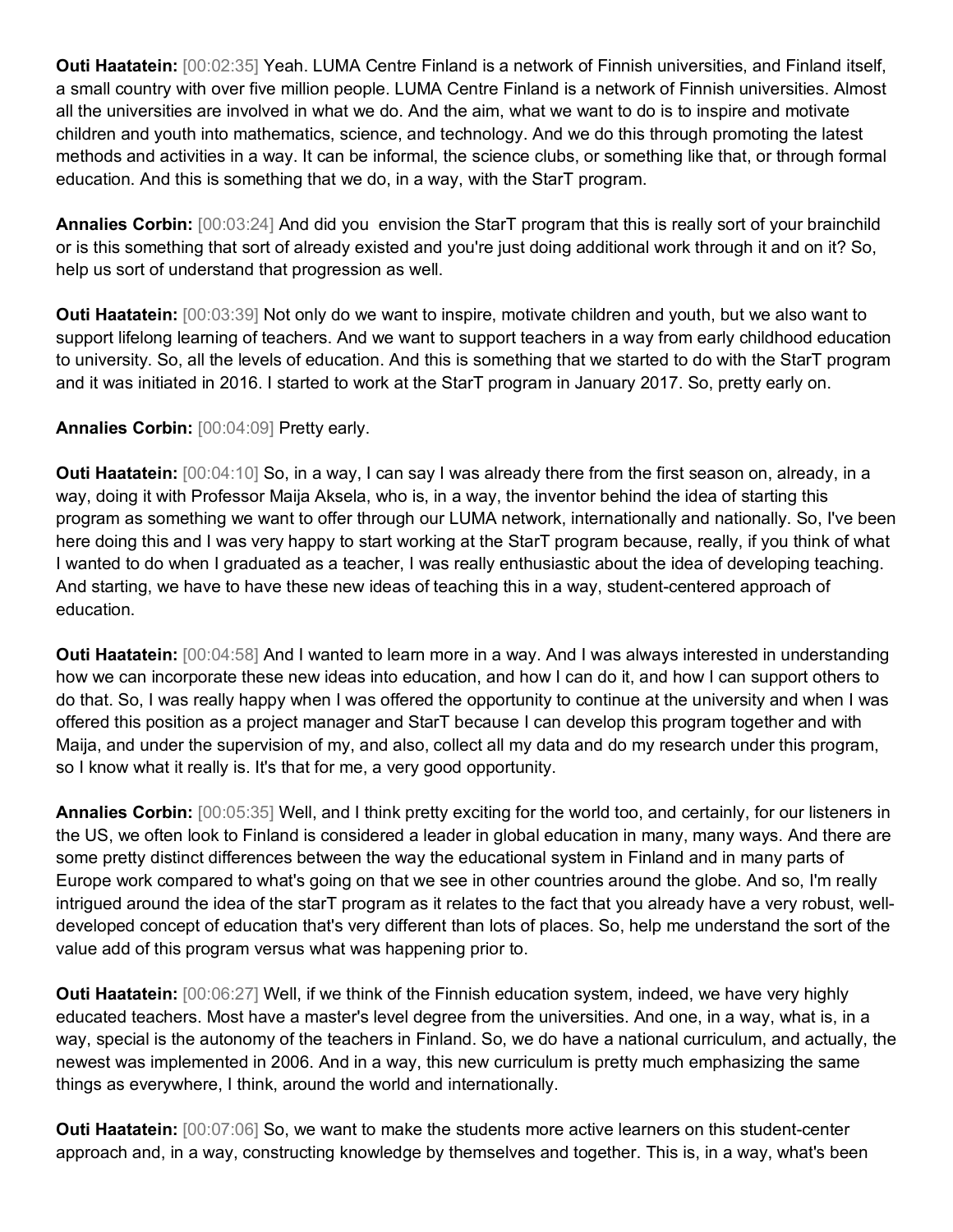happening and the reason why we wanted to start the StarT program in 2016 with a new curriculum coming. And the situation in Finland was that we have very qualified teachers and they have the autonomy to choose, in a way, their own teaching methods and teach the way they want because our curriculum is, give some guidelines, but it isn't really strict.

**Outi Haatatein:**  $[00:07:47]$  So, it's not telling them what they have to do. So, they really have a lot of freedom in choosing their methods and objective, and making the course by themselves. So, with a new curriculum coming and a new idea of emphasizing a student-centered education and doing more collaboration. And this is something that is, perhaps, new to the Finnish education system we have. The research says that the teachers in Finland are not really familiar with collaborating with colleagues. So, they do their work.

**Annalies Corbin:** [00:08:24] Because of the autonomy? that they've had for so long, maybe?

**Outi Haatatein:** [00:08:27] Perhaps, yeah.

**Annalies Corbin:** [00:08:29] Interesting. It's a really interesting phenomenon, though, isn't it? Yeah.

**Outi Haatatein:** [00:08:32] Yeah. So, in a way, we saw this, and this is something that the professor, Maija Aksela, in a way, saw internationally and this idea, this is something that she wanted to bring to Finland, this idea of collaborating and learning together. And that's, in a way, the essence of StarT program. So, we wanted to bring that from abroad to Finland, this idea of an end through project-based learning, then how can we learn together and share what we learn. So, that's, in a way, why we have these two aims in StarT program. We want to support the teachers and make it possible for them to share their knowledge and ideas. And then, we want to promote the children and youth in what they do in their projects.

**Annalies Corbin:** [00:09:20] How does the teacher piece work then in terms of, so if a teacher or school becomes part of this program, what exactly is it that they do or how do they share? How do you grow collaboration in this environment?

**Outi Haatatein:** [00:09:35] We have a few different things that, in a way, we are doing now. I think I would say that. So, do you say that it's a flagship? Something that you're mostly known for. It is the international StarT competition that we have. So, in a way, every year, we organize this competition where you can apply and tell us your ideas. And for the teachers, then they would tell their practice. They would, in a way, fill in a form and tell us what they do and how they do it. In a way, it's kind of like a teaching recipe of what they do so that the others can take it into their own teaching. And we are, in a way, promoting these throughout the year. And of course, it's a competition, then we have a jury who picks the best ones. And then, as a main prize, you can come to Finland and visit us.

**Annalies Corbin:** [00:10:38] We should apply. I want to come to Finland. I haven't been to Finland yet. So then, maybe for some of our listeners in other parts of the world, so it sounds to me, a little bit, and I could be wrong about this, so please correct me if I'm incorrect, that what you're talking about is the establishment of some type of professional learning community, this collaborative sort of approach where professionals, your educators have a cohort, if you will, or a community of practice that they can, A, provide information into, but also pull information back out of, and then directly apply it with supports into their classrooms. Is that close?

**Outi Haatatein:** [00:11:24] Yeah. That's what we are trying to build more and more, and what we offer. So, in a way, it's not only the competition, like I said, it's what we're known for, but also, with our web page. And we have free online courses for teachers, in a way, where they can come together and really get the support, and also, share ideas through those platforms. So, that's, in a way, what we tried to do. And also, on a national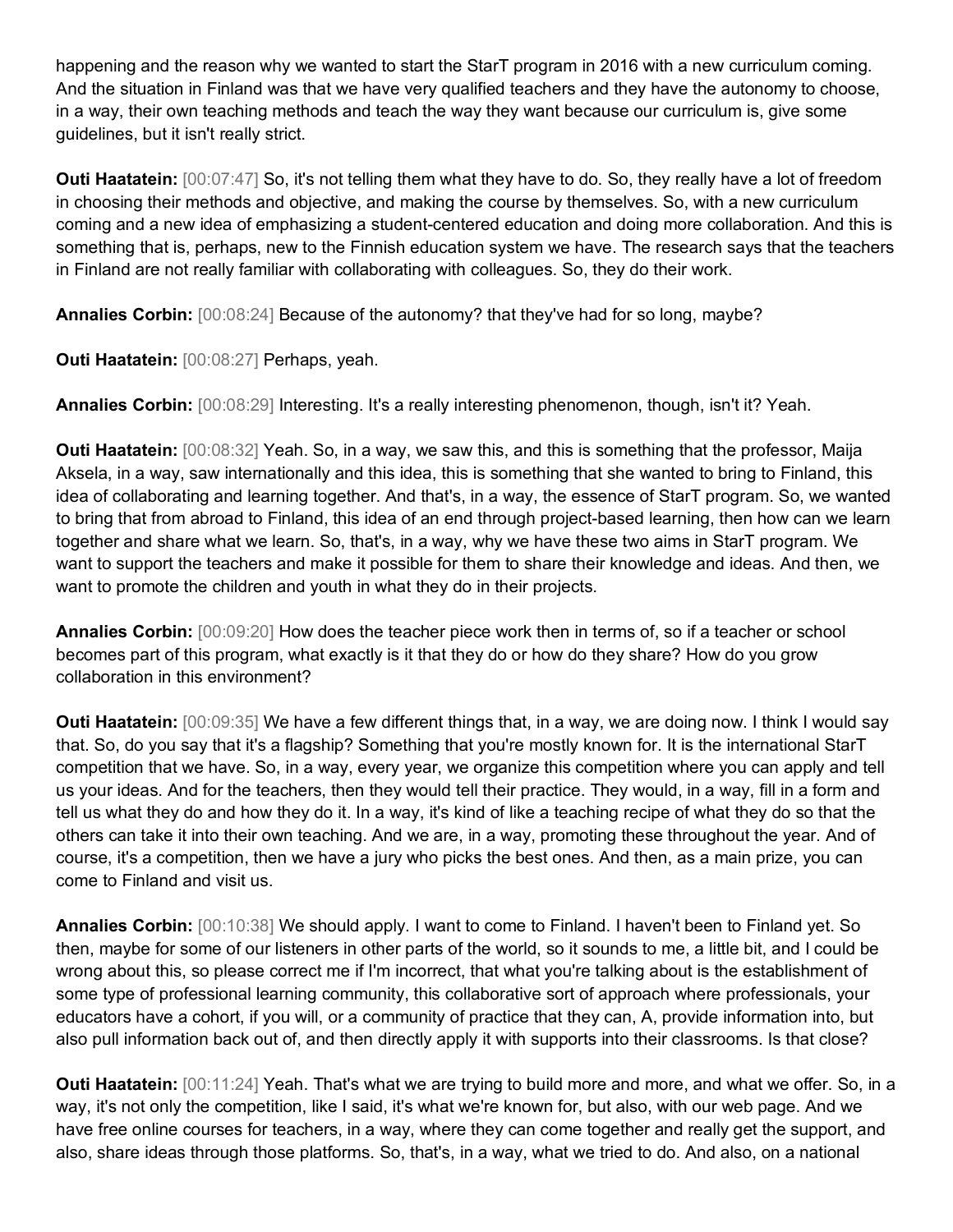level and this is something that we are trying to build now, is through partner countries, so that we would not only have it in Finland, but in Finland, we have, through our network of LUMA centers, we can offer local support.

**Outi Haatatein:** [00:12:08] So, really, teachers cannot only virtually be on the course and share their ideas, but also really meet each other on a local level, collaborate. And we have this, in a way, we call them StarT festivals, where you can come together, and celebrate, and share your learning, and share your ideas. And this is something that, in a way, we see. It really is something that always is the highlight of the year for everybody participating, because when you go to a festival, and it's a celebration of what you've in your school, it's also for the students and for the teachers, in a way.

**Outi Haatatein:** [00:12:48] And you see others who have done similar things and have kind of like made their own projects and have other ideas about teaching. So, it's very motivating and very inspiring, these happenings. So, this is something that we are hoping that we can share and have in other places, too. And for this, we need to build, in a way, a network of partners. And we have a couple of countries where we have this kind of collaboration nowadays. And so, the teachers can come because it's available, this online platform, to do the training. So, can the teachers come from anywhere in the world?

### **Outi Haatatein: [00:13:30] Yes.**

**Annalies Corbin:** [00:13:30] Anywhere in the world. And so, that's a really interesting research phenomenon. So, I'm putting on my doctoral hat, right? And I'm thinking about all the variables that come to the table when you have sort of an open call around practice, and you're studying this. And so, that's a big lift from a research standpoint to sort through all of those components to really understand where the influencing mechanisms are coming from. So, I applaud you for that, because I'm in awe, actually, because that is, in fact, a big lift.

**Annalies Corbin:** [00:14:03] Typically, when we think about research-driven projects, we're trying to keep tight control on a small endeavor so that we can fully understand it. But I suspect, certainly, from my own biased mind, that that entire sort of ethos that you laid out sort of embraces what I always attribute that the folks in Finland in education, they're fearless. And so, I think this particular research piece sort of embodies that for me. So, that is absolutely awesome.

**Annalies Corbin:** [00:14:36] How does the StarT program and the work that you're doing with the teachers that are coming in, how does that then translate back into the families in the communities? Because part of what I was reading about the materials that you sent, it's really clear to me that there is a very family community at the student's sort of impact and approach outcome and desirability about this. So, how does what happens inside of the professional community really find itself at the ground, I guess, if you will, with the teachers, and the students, and the families, perhaps?

**Outi Haatatein:** [00:15:13] Yeah, it is through the StarT program. What we do, it's project-based learning and what they do, in a way, they can do it, what we promote, we call them learning communities. And we promote this idea and support the idea of everybody participating and doing projects in a group. And this is a thresholdlevel of work in a way. What they do, if it's at the teachers, the teachers do with their students this kind of like projects. And what we try to promote is really through examples made by others, or other ideas, what we have in the learning, and then in the courses.

**Outi Haatatein:** [00:16:04] So, we offer ideas and support in a way to participate, like you said, parents and other organizations in the near community. So, we have this kind of idea because to do things together, so really what we want to promote, in a way, this kind of skills to collaborate on different kind of levels. But as I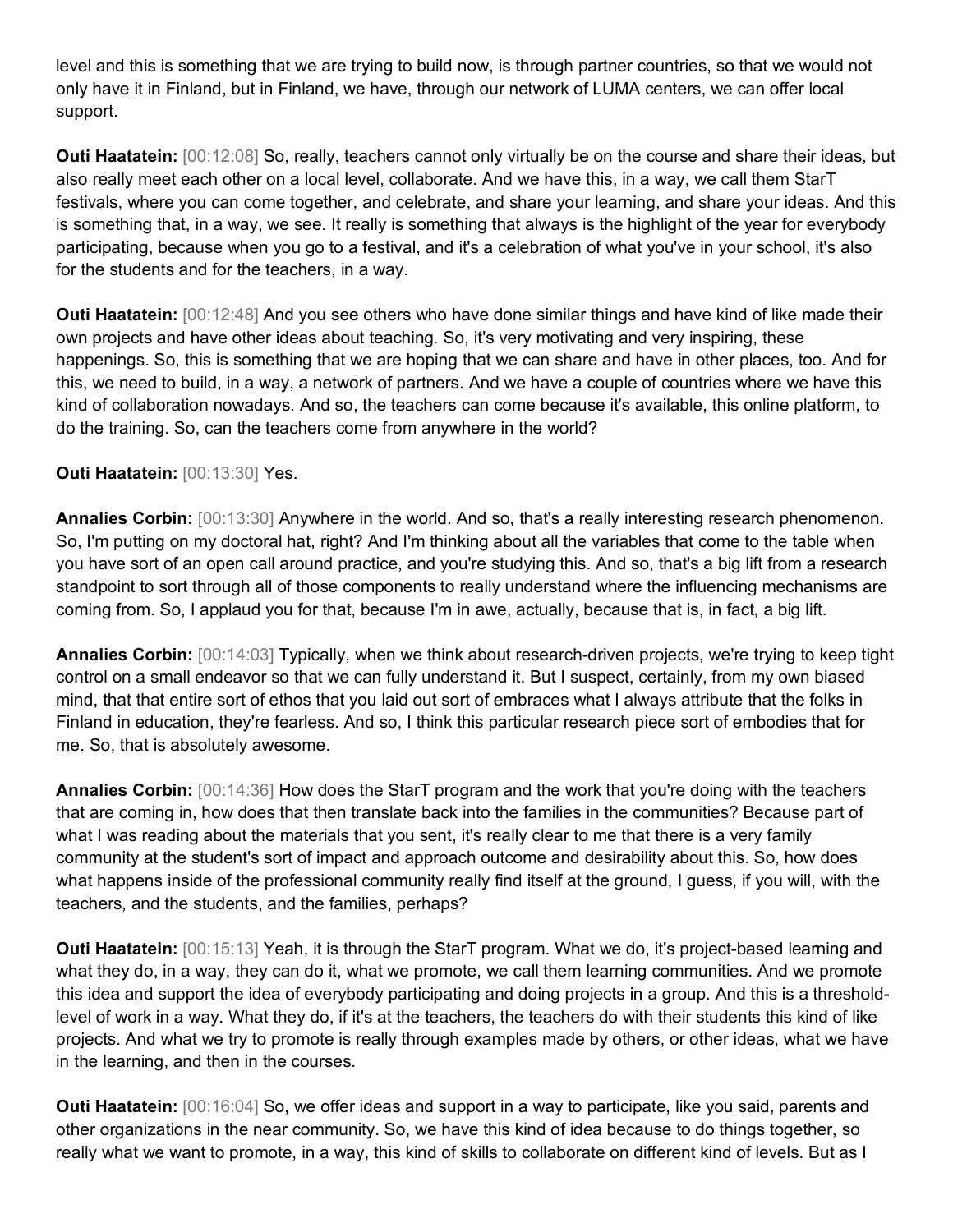said, it really is, in a way, what we can do. And what we can do to make it is to keep the support, in a way, and give the examples.

**Outi Haatatein:** [00:16:38] But it really is the teachers and everybody, they want to go to somebody who's organizing this in a learning community. Usually, the teachers, that really is the driving force on the thresholdroad level to making it happen. And that's why, in a way, for us, it's so crucial to support that person. Most of this is really, StarT participants are schools and students, but we also have families ,and helping groups or participate in progress. Science clubs, for example, participating and doing these projects and participating.

**Outi Haatatein:**  $[00:17:15]$  I would hope that we would get that more and more to really—to us, in a way, it's something that to have more support for them to—because most of the participants are coming from schools, at various-level schools. So, we have a lot of support and colleagues, can share ideas for the school system, for the families, and helping groups. I really hope that we get more participants from them, too. So, really, the more participants we have, the more ideas and more support in a way. And we get that community, we have to share ideas and do things together.

**Annalies Corbin:** [00:17:53] So, I just want to make sure that I fully understand, because it sounds to me like an awful lot of what happens inside of that professional community is that it's very participant-driven. So, the teachers are coming in with ideas, they're sharing those ideas. But from a sort of foundational level, is the StarT program, so the folks teachers can come in, they can take a course online. What's the gist of what the program itself is teaching its participants versus what the participants are bringing into the program? I guess I'm just trying to understand sort of the nuts and bolts of the—you mentioned project-based learning.

**Annalies Corbin:** [00:18:29] We advocate that a lot. Everything that we're doing with STEM, for example, we know that that very applied, hands-on, very learner-centric approach is the best approach. And so, what is it when a teacher comes into the course? What are they getting through that course in addition to the collaborative environment? That part I understand, but what are the foundational pieces that the StarT program itself is trying to advocate for, train with, or provide some additional understanding for the practitioners, I guess? That's what I'm asking.

**Outi Haatatein:**  $[00:19:01]$  For the online course, there's a lot of research-based information and knowledge, and in a way, that's related to how you can do project-based learning?

# **Annalies Corbin:** [00:19:15] Okay.

**Outi Haatatein:** [00:19:15] Because a lot of research shows it. And it seems that even though we are doing this, project-based learning, in a way, it's a very promising method. There's a lot of challenges with it. And that's something, in a way, what we want to give to the teachers and how to avoid the biggest challenges in a way and to be aware of them so that what you do, actually, is then feasible in a way and it's less laborers, I guess. And yeah, you get better results with what you're doing, with the ideas you have.

**Outi Haatatein:** [00:19:58] So, that's, in a way, what we want to promote with this, to offer them the researchbased knowledge on how to implement project-based learning. And then, as we have hundreds of participants, and nowadays, we've had participants from over 50 countries, we have a wide variety of different kind of ideas.Well, I think it's one of the main ideas that most participants get, because there are different kind of ideas from different places and different countries, that you always learn something new and you have new ideas where you can develop your own teaching then.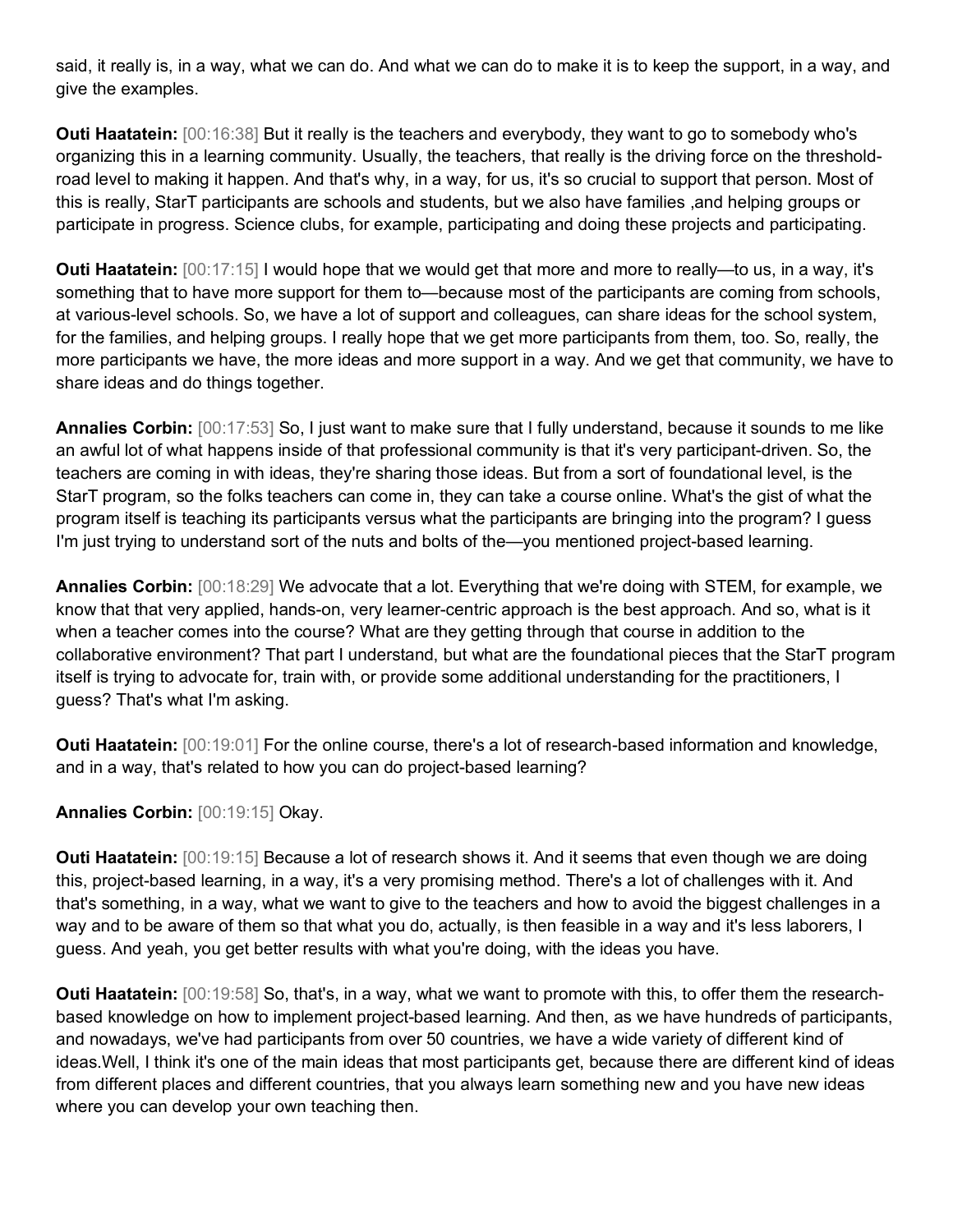**Annalies Corbin:** [00:20:45] Yeah, absolutely. And that is the beauty of the sort of diversified professional learning group, right? Because, again, you get so much. You can learn from absolutely everybody around you. And we train a lot in problem and project-based STEM as well. And I agree with you, it's, once you get good at it and you get your mind wrapped around that this is the way I want to, not just that I should, but I want to, the majority of teachers who work through those constraints and how hard it is because it is hard to get started that way, oftentimes, right?

**Annalies Corbin:** [00:21:19] But once they get there, what we have seen universally is that most teachers won't go back to the way they taught before because they recognize that it's more fun, it's more engaging, the kids could learn so much more. And quite frankly, it's less work for the instructor in many ways. Not always. So, there's that balance. But to your point, it can be tough to get there on your own. And I would think that the support structure, if nothing else, of the collaborative cohorted community makes all the difference in the world.

**Annalies Corbin:** [00:21:49] So, I'm really curious, since this has been going on for a couple of times, can you share with our listeners a few of what you think are some of those really great big ideas or implementations that you've seen that just make you go, oh, this is why I'm doing this, this is why I'm studying and researching this because something amazing happened as a result. It's kind of a loaded question. I can let you think about it for a minute. But listeners always would like to say, well, give me an example. What are you talking about?

**Outi Haatatein:** [00:22:20] What amazes me are those projects, in a way, where the teacher really has the courage to step back and really let the students work. And you give them the freedom to explore the idea by themselves. You just support them and you get these amazing results. For example, we've had this weather ball or weather balloon.

# **Annalies Corbin:** [00:22:52] Weather balloon?

**Outi Haatatein:** [00:22:53] Yeah, weather balloon idea of sending them into space with these students and with the schools. And they started collaborating with the university, and then also, this organization to really build this kind of like weather balloon that can take measurements and pictures up there in the atmosphere. And they had to really research it. And they started to primary school students. But for the science, as it was, in a way, more secondary school science, they started to collaborate with secondary school students who actually made those kind of like preliminary measurements, and then they contacted to actually send the balloon up in the air. They had to contact the, well, how would you call this organization controlling the air traffic?

**Annalies Corbin:** [00:23:40] Yeah, air traffic control and all of those things.

**Outi Haatatein:** [00:23:42] Controlling something sort of things. And they were really enthusiastic and wanted to help them. And then, they got this kind of some donation to really build the materials and the measurements and the good camera to take the pictures. And so, in a way, that kind of project where you can see that the idea comes from the students, and then it grows and grows. And you have this collaboration between students and other organizations. Everybody gets involved, who are enthusiastic, and learn from each other. It's not just students learning from each other or from the teacher, but really, it goes on and beyond their own environment. And really, everybody learning from each other and getting enthusiastic about something like this. So, that kind of thing really gets me going. And I really love this state, in a way.

**Annalies Corbin:** [00:24:40] From that teacher hat, yeah, that's the joy, like you said. That's really exciting. I've seen, many times, examples just like that. And you're right. That's exactly what happens. When you give the students the space. And I love that you started that with the teachers having the courage to step back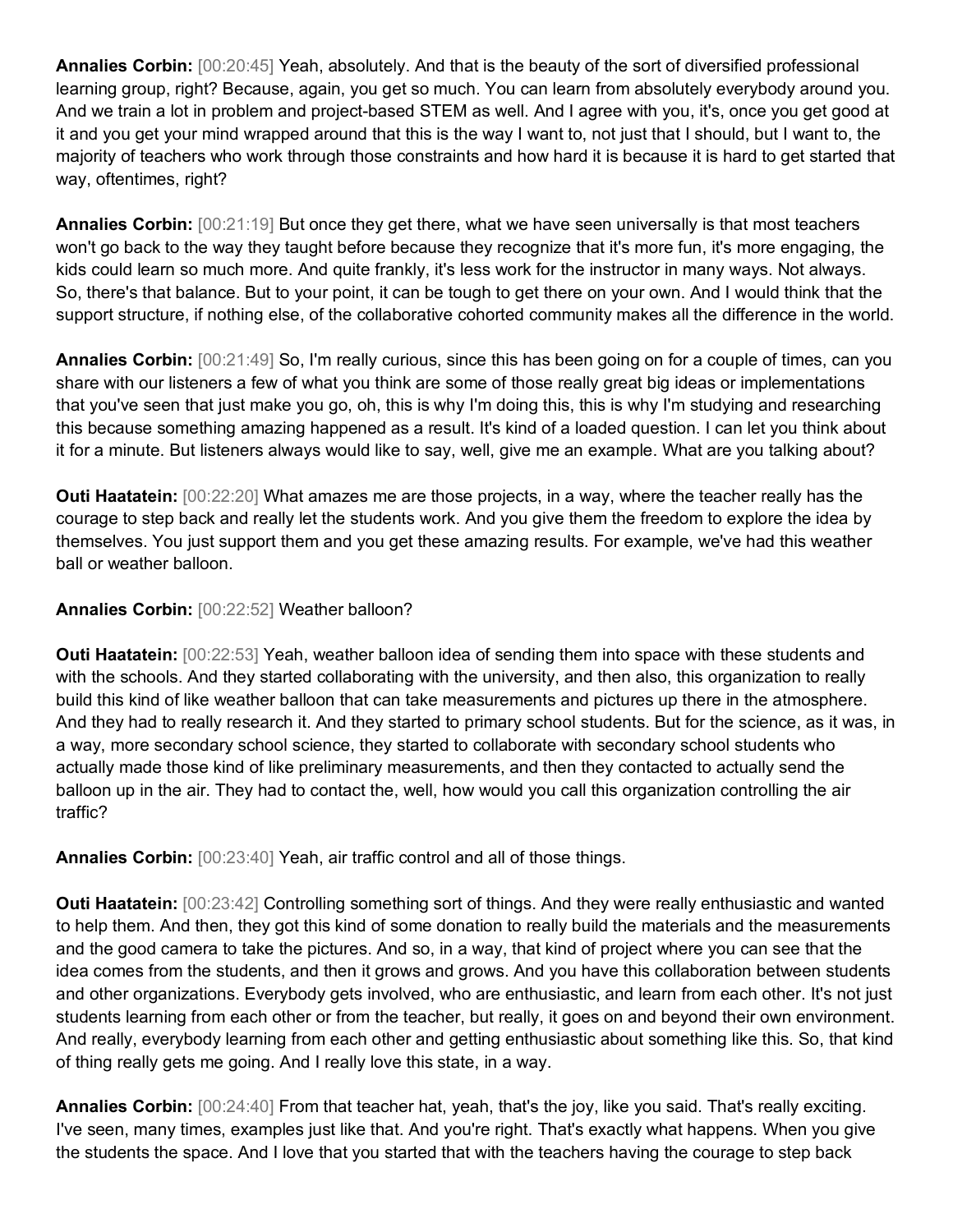because that's the thing. It's not a message that you, as a teacher, can't lead that. You obviously can. You went to school, you have the expertise, all of that sort of thing.

**Annalies Corbin:** [00:25:11] It's really more stepping back and letting your students, A, explore, but also, making it okay, that if they don't get it right, to ask a different question, to get there from another side, and to learn, and to fail, and to modify along the way. But I've seen that as well. When you're able to do that and you can do that with confidence, and it's tough to do that the first couple of times, you've got to trust the system.

**Annalies Corbin:**  $[00:25:36]$  But you're right, the kids, the projects go from this to this because they're thinking, and they get excited, and they start asking questions you didn't even plan for, anticipate, and suddenly, it goes from a small little query to this endeavor that can be incredibly powerful and life-changing for the participants. Everybody, the adults and the kids in that scenario. So, what about that same question? And now, I'm going to ask you to put your researcher hat on. And from a research standpoint, what have you seen that you thought, wow, we have to continue in this work because what we're learning is so powerful as it relates to our practice?

**Outi Haatatein:** [00:26:19] Well, what I'm doing is, I'm interested in this idea of integrated education, really, where it's not a new idea, making learning meaningful and really getting the learners active in a way of preparing them for the life. And school is not a test of bubble, but really, it should be connected to the society around it. And project-based learning seems to be a promising method for this kind of education, for science education. And if we think, especially in Finland, science, it's not a science subject, what we teach here. We teach chemistry. We teach physics. We teach biology.

**Outi Haatatein:** [00:27:03] So, we have these different subjects that, in a way, they're not really connected. And so, especially in Finland, I think, we need this information on how can we make this kind of interdisciplinary learning and integrate learning to become more meaningful. And with the StarT program, I'm looking for the feasible models and methods. I get a lot of different kind of answers to that question, in a way, how can we do this in a meaningful way? And I get results from many, many different kind of educational systems from different countries. And like you said, I think I've got more questions than answers at this point, but that, as a researcher, I think it's more motivating than anything because you have this, who might this be behind some of these things?

**Outi Haatatein:** [00:28:02] And how about these things that I've seen from this example and these results that I've gotten from here? So, really, I think as I'm starting, in a way, in my career as a researcher, it's mindblowing to see this kind of the differences we're getting and the things that I can compare all these different methods and things to really get some answers from this. So, I think what is so motivating for me personally with this StarT program is because it really speaks to both level of things that I'm interested in, in a way, the teacher in me and my desire to promote this kind of collaborative learning, and then also, my desire to get answers, and really, research things.

**Annalies Corbin:** [00:28:57] Well, it's very exciting and it's a really intriguing program. And I wish you and the program nothing but a lot of luck. And I'm hopeful that as folks listen to this, they're going to say, hey, I want to go sign up and be part of that collaborative community. And we'll definitely make sure that we provide the links and resources, and hope that folks do that. But, Outi, thank you so very much for taking time out of your day and sharing what's happening in Finland with the rest of the world. So, thank you for being on today.

**Outi Haatatein:** [00:29:31] Thank you. And I hope we get a lot of participants sharing their new ideas because that's, in a way, what we are about, to have new ideas and to share new ideas for everybody. So, thank you very much for this opportunity.